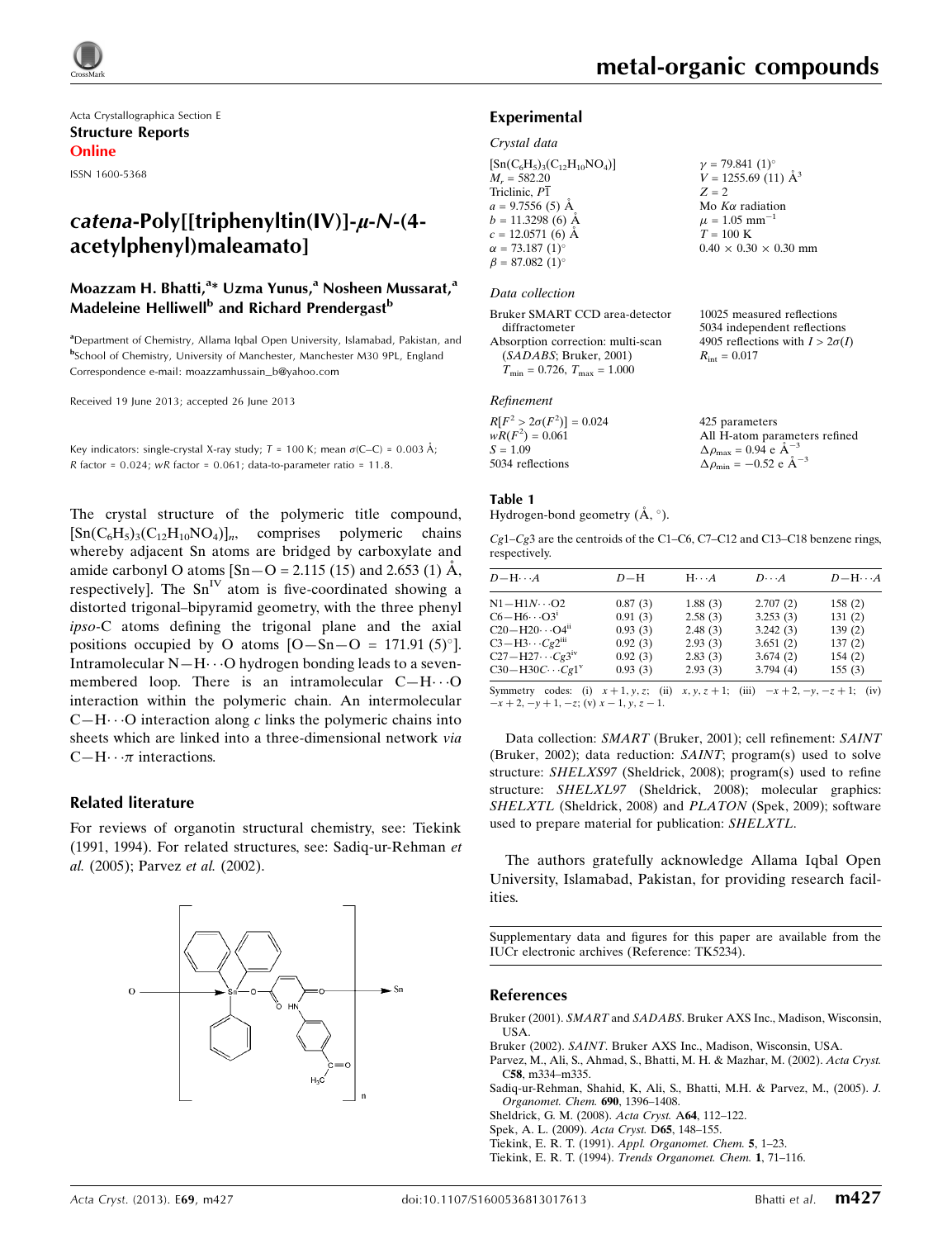# **supporting information**

*Acta Cryst.* (2013). E**69**, m427 [doi:10.1107/S1600536813017613]

# *catena***-Poly[[triphenyltin(IV)]-***µ***-***N***-(4-acetylphenyl)maleamato]**

# **Moazzam H. Bhatti, Uzma Yunus, Nosheen Mussarat, Madeleine Helliwell and Richard Prendergast**

## **S1. Comment**

Organotin(IV) carboxylates are well known for their potential applications and rich structural diversity (Tiekink, 1991). Among organotin(IV) carboxylates, tri-organotin(IV) carboxylates have shown discrete to polymer chain structures (Tiekink, 1994). Triphenyltin(IV) carboxylates generally adopt a tetrahedral geometry with a monodentate carboxylate [Sadiq-ur-Rehman *et al.*, 2005] or a distorted trigonal bipyramidal geometry with bridging ligand or with an additional donor atom like N or O derived from the adjacent ligand [Parvez *et al.*, 2002]. In the present report we have studied the polymeric title compound, (I), *catena*-poly{[triphenyltin(IV)]-*µ*-*N*-(4-acetylphenyl)maleamato}, (Fig. 1).

The geometry around tin atom is distorted trigonal bipyramidal as defined by three *ipso*-carbon atoms of the three phenyl rings in equatorial positions  $[\text{Sn1}--\text{Cl}=2.133$  (2) Å,  $\text{Sn1}--\text{Cl}=2.117$  (2) Å,  $\text{Sn1}--\text{Cl3}=2.119$  (2) Å] while the axial positions are occupied by the O atom of a monodentate carboxylate ligand [Sn1—O1 = 2.115 (15) Å] and the amide carbonyl of an adjacent ligand [Sn1—O3 = 2.653 (1) Å]. The sum of the angles in the equatorial plane is 354.9° indicating distortion. The major distortion from ideal trigonal bipyramidal geometry is found in the axial angle [O1—Sn1  $-03 = 171.91$  (5)°]. The monodentate mode of coordination of the carboxylate ligand is reflected in the disparate O1— C19 and O2—C19 bond distances of 1.295 (3) and 1.234 (3) Å, respectively, with the longer separation associated with the stronger Sn1—O1 interaction. The much longer distance,  $Sn1$ —O2 = 3.100 (1) Å, further demonstrates the monodentate nature of the carboxylate ligand. Although this value is quite long for any coordination of Sn with O, it falls well within the sum of their van der Waals radii (3.70 Å). Adjacent Sn atoms are linked by the O1 and O3 atoms of each ligand generating polymeric chains (Fig. 2).

The ligand forms an essentially planar seven-membered ring involving an intramolecular N1—H1N···O2 hydrogen bond (Figs 1 and 2).

#### **S2. Experimental**

A solution of maleic anhydride (1.0 g, 10 mmol) in ethyl acetate (50 ml ) was added to a solution of *p*-aminoacetophonene (1.35 g, 10 mmol) in ethyl acetate (50 ml) in a 250 ml conical flask. The mixture was stirred for 3 h at room temperature. After stirring, the precipitates of the acid were filtered and recrystallized with ethanol. Equimolar amounts of acid (2.33 g, 10 mmol) and triphenyltin hydroxide (3.17 g 10.0 mmol) were suspended in a dry ethanol / acetone (100 ml, 8:2) solvent mixture and refluxed for 8 h. After cooling to room temperature, the reaction mixture was filtered and solvents were evaporated in rotary evaporator. The solid obtained was recrystallized from chloroform with few drops of *n*-hexane.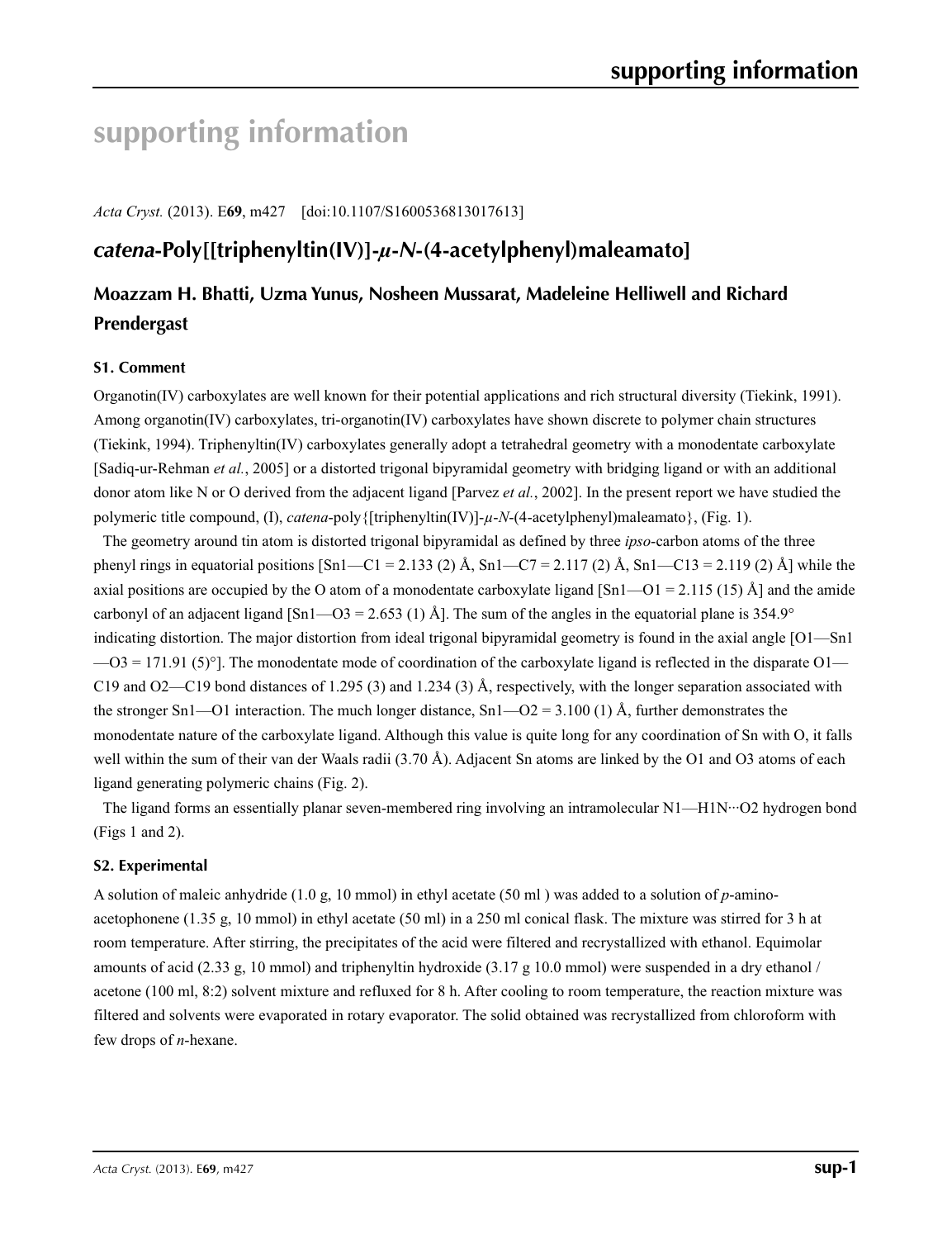## **S3. Refinement**

H atoms were found by difference Fourier techniques and refined isotropically.



### **Figure 1**

The asymmetric unit of (I) with atomic numbering scheme. Displacement ellipsoids are drawn at the 50% probability level.

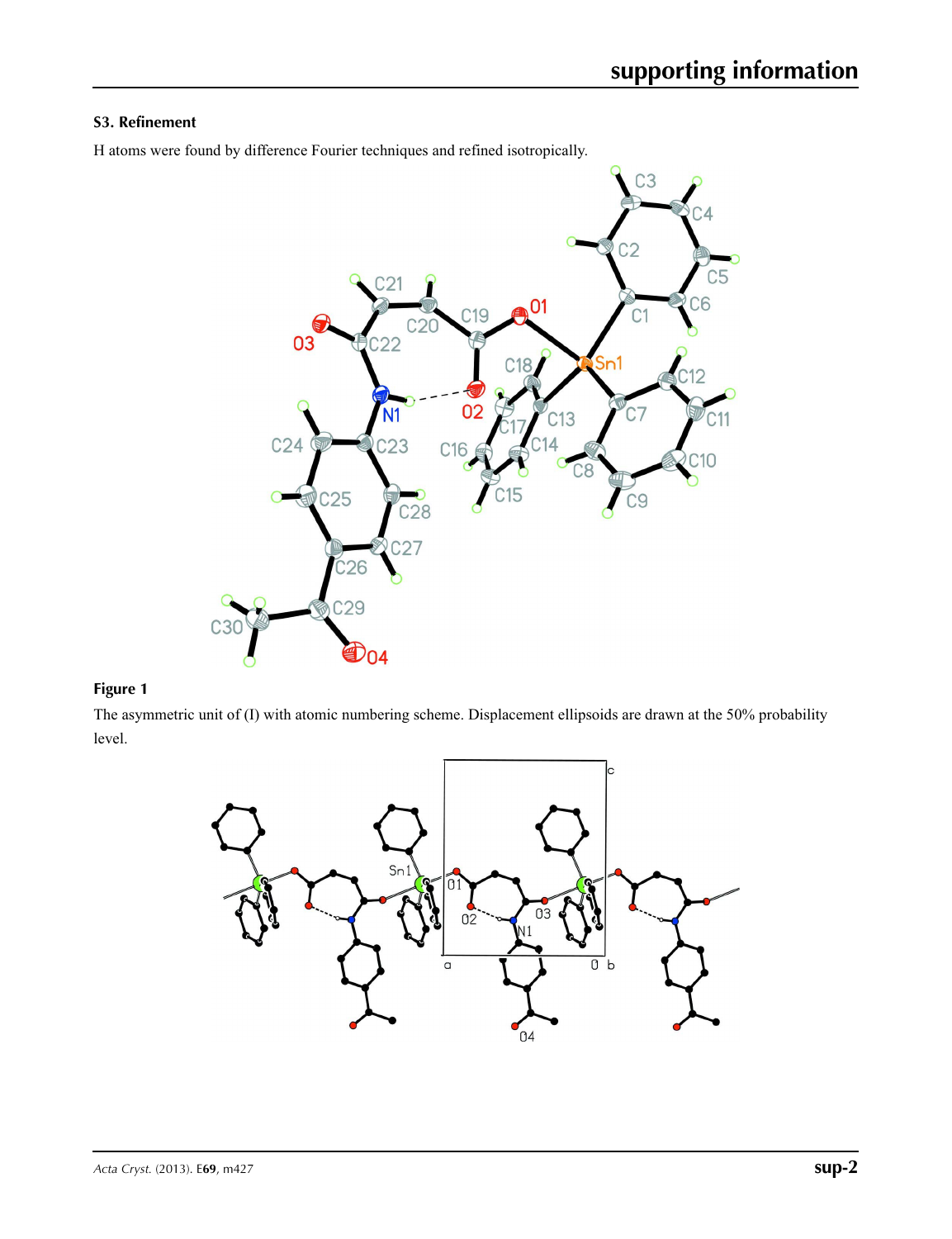### **Figure 2**

Polymeric chains viewed down *b*. The intramolecular N1—H1N···O2 hydrogen bonds are shown with dashed lines.

 $Z = 2$ 

 $F(000) = 588$  $D_x = 1.540$  Mg m<sup>-3</sup>

 $\theta$  = 2.2–26.3°  $\mu = 1.05$  mm<sup>-1</sup>  $T = 100 \text{ K}$ Block, colourless  $0.40 \times 0.30 \times 0.30$  mm

Mo *Kα* radiation, *λ* = 0.71073 Å Cell parameters from 7807 reflections

#### *catena***-Poly[[triphenyltin(IV)]-***µ***-***N***-(4-acetylphenyl)maleamato]**

*Crystal data*

 $[Sn(C_6H_5)_3(C_{12}H_{10}NO_4)]$  $M_r = 582.20$ Triclinic, *P*1 Hall symbol: -P 1  $a = 9.7556(5)$  Å  $b = 11.3298(6)$  Å  $c = 12.0571(6)$  Å  $\alpha$  = 73.187 (1)<sup>o</sup>  $\beta$  = 87.082 (1)<sup>o</sup>  $\gamma$  = 79.841 (1)<sup>o</sup>  $V = 1255.69(11)$  Å<sup>3</sup>

#### *Data collection*

| Bruker SMART CCD area-detector           | 10025 measured reflections                                              |
|------------------------------------------|-------------------------------------------------------------------------|
| diffractometer                           | 5034 independent reflections                                            |
| Radiation source: fine-focus sealed tube | 4905 reflections with $I > 2\sigma(I)$                                  |
| Graphite monochromator                   | $R_{\rm int} = 0.017$                                                   |
| $\varphi$ and $\omega$ scans             | $\theta_{\text{max}} = 26.4^{\circ}, \theta_{\text{min}} = 1.9^{\circ}$ |
| Absorption correction: multi-scan        | $h = -12 \rightarrow 12$                                                |
| (SADABS; Bruker, 2001)                   | $k = -14 \rightarrow 14$                                                |
| $T_{\min}$ = 0.726, $T_{\max}$ = 1.000   | $l = -14 \rightarrow 14$                                                |

#### *Refinement*

| Refinement on $F^2$                             | Secondary atom site location: difference Fourier          |
|-------------------------------------------------|-----------------------------------------------------------|
| Least-squares matrix: full                      | map                                                       |
| $R[F^2 > 2\sigma(F^2)] = 0.024$                 | Hydrogen site location: inferred from                     |
| $wR(F^2) = 0.061$                               | neighbouring sites                                        |
| $S = 1.09$                                      | All H-atom parameters refined                             |
| 5034 reflections                                | $w = 1/[\sigma^2(F_0^2) + (0.0344P)^2 + 0.7706P]$         |
| 425 parameters                                  | where $P = (F_o^2 + 2F_c^2)/3$                            |
| 0 restraints                                    | $(\Delta/\sigma)_{\text{max}} = 0.002$                    |
| Primary atom site location: structure-invariant | $\Delta\rho_{\text{max}} = 0.94$ e Å <sup>-3</sup>        |
| direct methods                                  | $\Delta\rho_{\rm min} = -0.52 \text{ e } \text{\AA}^{-3}$ |

#### *Special details*

**Geometry**. All e.s.d.'s (except the e.s.d. in the dihedral angle between two l.s. planes) are estimated using the full covariance matrix. The cell e.s.d.'s are taken into account individually in the estimation of e.s.d.'s in distances, angles and torsion angles; correlations between e.s.d.'s in cell parameters are only used when they are defined by crystal symmetry. An approximate (isotropic) treatment of cell e.s.d.'s is used for estimating e.s.d.'s involving l.s. planes. **Refinement**. Refinement of  $F^2$  against ALL reflections. The weighted *R*-factor  $wR$  and goodness of fit *S* are based on  $F^2$ , conventional *R*-factors *R* are based on *F*, with *F* set to zero for negative  $F^2$ . The threshold expression of  $F^2 > \sigma(F^2)$  is used only for calculating *R*-factors(gt) *etc*. and is not relevant to the choice of reflections for refinement. *R*-factors based on *F*<sup>2</sup> are statistically about twice as large as those based on *F*, and *R*- factors based on ALL data will be even larger.

*Fractional atomic coordinates and isotropic or equivalent isotropic displacement parameters (Å<sup>2</sup>)* 

|     | $\ddot{\phantom{0}}$ |              |              | $U_{\rm iso}*/U_{\rm eq}$ |
|-----|----------------------|--------------|--------------|---------------------------|
| Sn1 | 1.118867(13)         | 0.216792(11) | 0.364576(10) | 0.01473(6)                |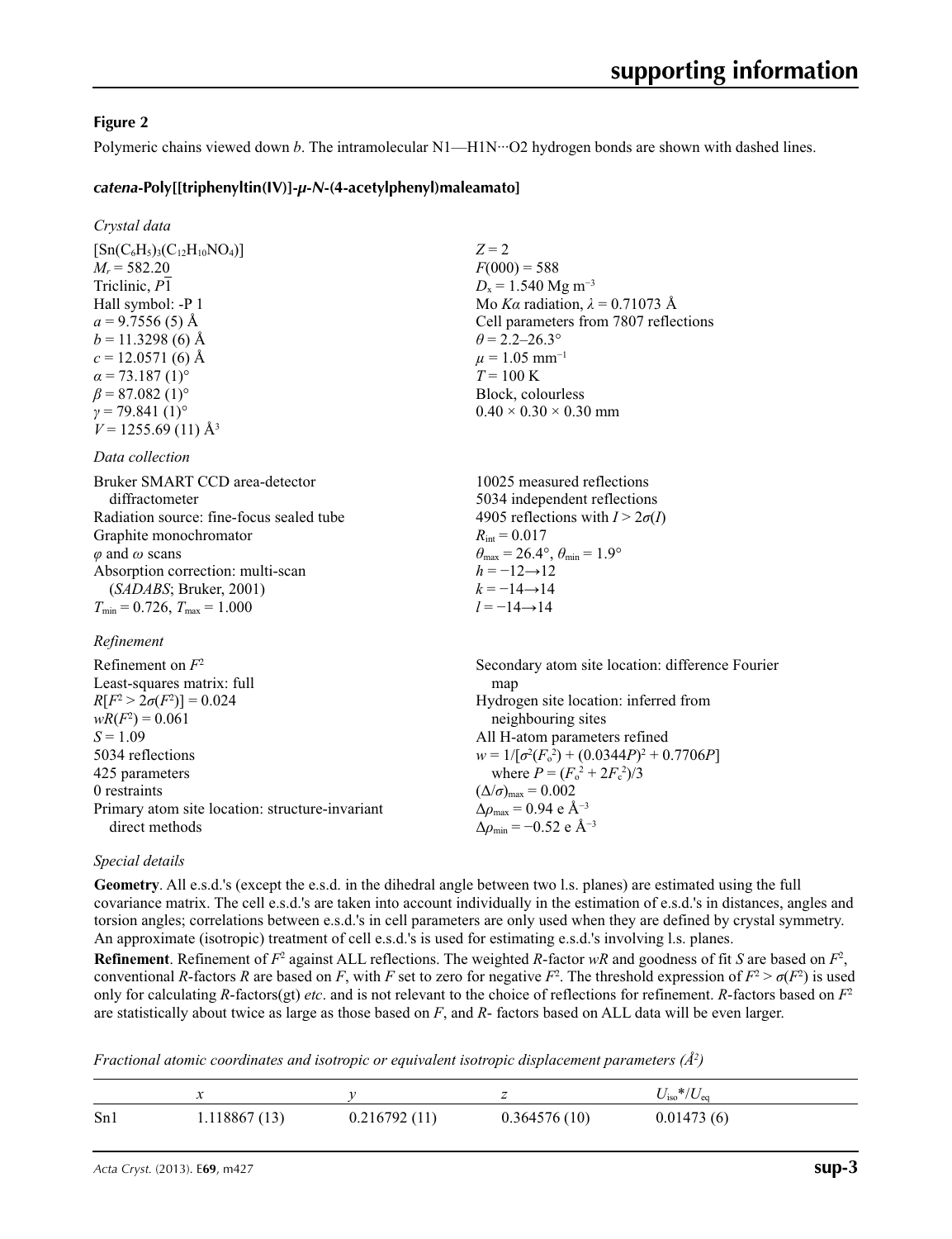| O <sub>1</sub>  | 0.91398(14) | 0.21171(14)  | 0.43008(12)    | 0.0192(3)    |
|-----------------|-------------|--------------|----------------|--------------|
| O <sub>2</sub>  | 0.82580(15) | 0.29679(14)  | 0.25203(12)    | 0.0203(3)    |
| O <sub>3</sub>  | 0.36940(15) | 0.25668(14)  | 0.28265(12)    | 0.0207(3)    |
| O <sub>4</sub>  | 0.54744(17) | 0.37815(17)  | $-0.35968(13)$ | 0.0294(4)    |
| N1              | 0.56244(18) | 0.31413(16)  | 0.18064(15)    | 0.0180(3)    |
| C1              | 1.2068(2)   | 0.12405(18)  | 0.53210(17)    | 0.0157(4)    |
| C2              | 1.1190(2)   | 0.09341(19)  | 0.62727(18)    | 0.0188(4)    |
| C <sub>3</sub>  | 1.1730(2)   | 0.0327(2)    | 0.73784(18)    | 0.0223(4)    |
| C <sub>4</sub>  | 1.3154(2)   | 0.0025(2)    | 0.75508(18)    | 0.0229(4)    |
| C <sub>5</sub>  | 1.4035(2)   | 0.0305(2)    | 0.6616(2)      | 0.0249(5)    |
| C6              | 1.3499(2)   | 0.0898(2)    | 0.55069(19)    | 0.0214(4)    |
| C7              | 1.1471(2)   | 0.10390(19)  | 0.24991(17)    | 0.0163(4)    |
| C8              | 1.0993(2)   | 0.1477(2)    | 0.13559(19)    | 0.0228(4)    |
| C9              | 1.1310(3)   | 0.0744(2)    | 0.0605(2)      | 0.0261(5)    |
| C10             | 1.2088(2)   | $-0.0445(2)$ | 0.0984(2)      | 0.0256(5)    |
| C11             | 1.2536(2)   | $-0.0907(2)$ | 0.2129(2)      | 0.0246(5)    |
| C12             | 1.2232(2)   | $-0.0165(2)$ | 0.28751(19)    | 0.0199(4)    |
| C13             | 1.0903(2)   | 0.41459(18)  | 0.30166(17)    | 0.0163(4)    |
| C14             | 1.0550(2)   | 0.4792(2)    | 0.18678(19)    | 0.0227(4)    |
| C15             | 1.0324(2)   | 0.6089(2)    | 0.15076(19)    | 0.0246(5)    |
| C16             | 1.0452(2)   | 0.6755(2)    | 0.2282(2)      | 0.0239(4)    |
| C17             | 1.0806(2)   | 0.6130(2)    | 0.3421(2)      | 0.0248(5)    |
| C18             |             | 0.4831(2)    |                |              |
|                 | 1.1028(2)   |              | 0.37833(19)    | 0.0210(4)    |
| C19             | 0.8119(2)   | 0.26463(19)  | 0.35832(18)    | 0.0176(4)    |
| C20             | 0.6763(2)   | 0.2894(2)    | 0.41850(18)    | 0.0195(4)    |
| C21             | 0.5453(2)   | 0.3011(2)    | 0.38405(18)    | 0.0190(4)    |
| C22             | 0.4852(2)   | 0.28728(18)  | 0.27760(17)    | 0.0172(4)    |
| C <sub>23</sub> | 0.5275(2)   | 0.32237(19)  | 0.06658(17)    | 0.0172(4)    |
| C <sub>24</sub> | 0.4041(2)   | 0.2941(2)    | 0.0351(2)      | 0.0259(5)    |
| C <sub>25</sub> | 0.3785(2)   | 0.3122(2)    | $-0.0815(2)$   | 0.0258(5)    |
| C <sub>26</sub> | 0.4739(2)   | 0.35404(19)  | $-0.16698(18)$ | 0.0193(4)    |
| C27             | 0.5990(2)   | 0.3783(2)    | $-0.13311(18)$ | 0.0195(4)    |
| C28             | 0.6248(2)   | 0.36391(19)  | $-0.01899(19)$ | 0.0194(4)    |
| C29             | 0.4505(2)   | 0.3716(2)    | $-0.29234(18)$ | 0.0218(4)    |
| C30             | 0.3051(3)   | 0.3806(3)    | $-0.3335(2)$   | 0.0289(5)    |
| H2              | 1.023(3)    | 0.112(2)     | 0.618(2)       | $0.023(6)$ * |
| H <sub>3</sub>  | 1.112(3)    | 0.013(3)     | 0.798(2)       | $0.032(7)$ * |
| H <sub>4</sub>  | 1.354(3)    | $-0.036(3)$  | 0.826(3)       | $0.033(7)$ * |
| H <sub>5</sub>  | 1.498(3)    | 0.004(3)     | 0.672(2)       | $0.032(7)$ * |
| H <sub>6</sub>  | 1.409(3)    | 0.107(2)     | 0.489(2)       | $0.027(7)$ * |
| H <sub>8</sub>  | 1.047(3)    | 0.227(3)     | 0.113(2)       | $0.024(6)*$  |
| H9              | 1.104(3)    | 0.105(3)     | $-0.011(3)$    | $0.042(8)$ * |
| H10             | 1.228(3)    | $-0.092(3)$  | 0.049(2)       | $0.031(7)$ * |
| H11             | 1.304(3)    | $-0.170(3)$  | 0.240(2)       | $0.026(7)$ * |
| H12             | 1.254(3)    | $-0.046(2)$  | 0.357(2)       | $0.020(6)$ * |
| H14             | 1.045(3)    | 0.436(3)     | 0.132(2)       | $0.030(7)$ * |
| H15             | 1.010(3)    | 0.650(3)     | 0.075(2)       | $0.030(7)$ * |
| H16             | 1.032(3)    | 0.756(2)     | 0.206(2)       | $0.020(6)$ * |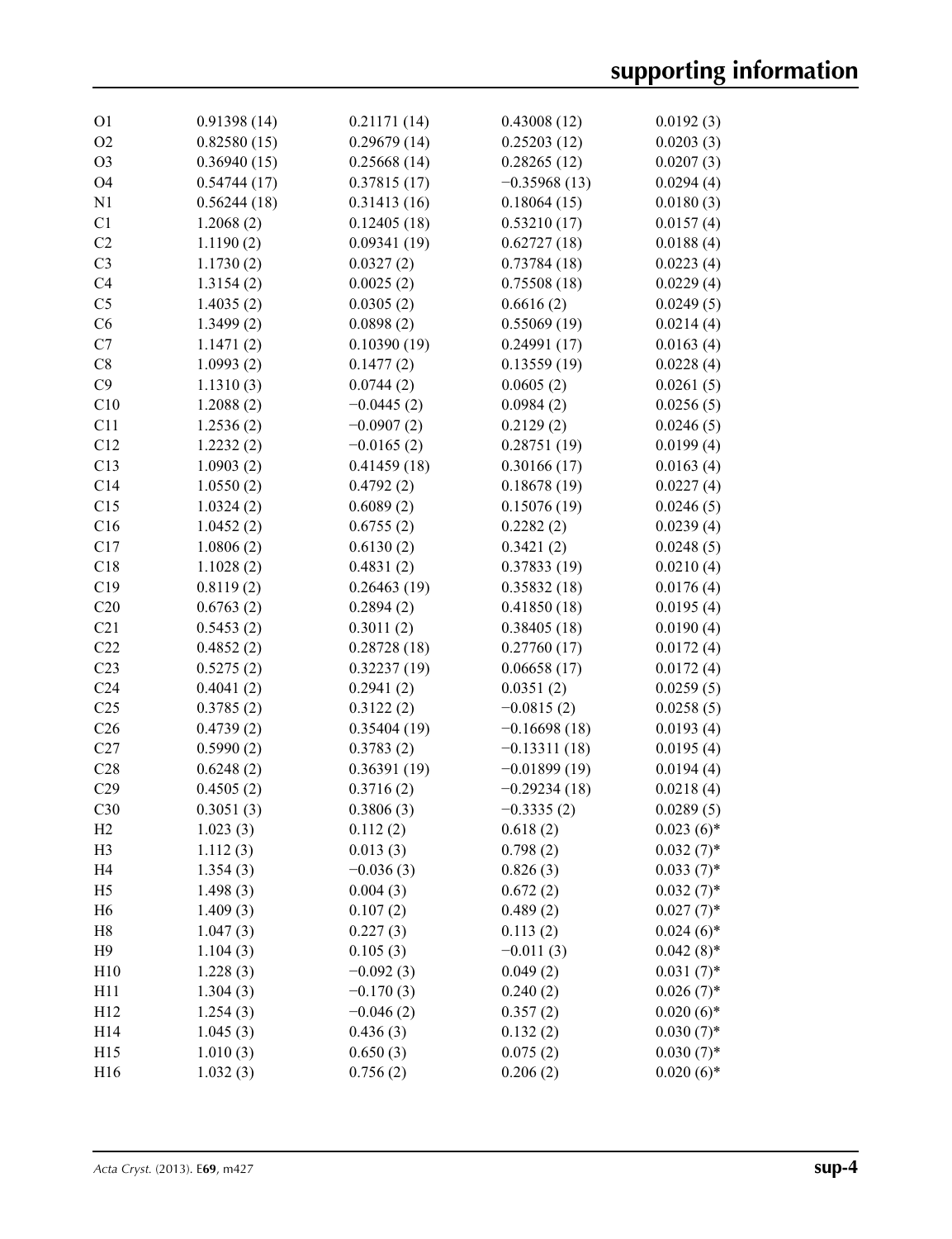| H17             | 1.085(3) | 0.654(3) | 0.393(2)    | $0.030(7)$ * |  |
|-----------------|----------|----------|-------------|--------------|--|
| H18             | 1.127(3) | 0.442(2) | 0.453(2)    | $0.026(6)$ * |  |
| H20             | 0.688(3) | 0.302(2) | 0.489(2)    | $0.021(6)$ * |  |
| H21             | 0.476(3) | 0.319(2) | 0.437(2)    | $0.022(6)$ * |  |
| H <sub>24</sub> | 0.339(3) | 0.263(3) | 0.091(3)    | $0.036(7)$ * |  |
| H <sub>25</sub> | 0.301(3) | 0.293(3) | $-0.103(2)$ | $0.037(8)$ * |  |
| H27             | 0.663(3) | 0.408(3) | $-0.188(2)$ | $0.032(7)$ * |  |
| H <sub>28</sub> | 0.711(3) | 0.385(3) | 0.001(2)    | $0.031(7)^*$ |  |
| H30A            | 0.303(3) | 0.410(3) | $-0.412(3)$ | $0.045(8)$ * |  |
| H30B            | 0.244(3) | 0.434(3) | $-0.300(2)$ | $0.027(7)$ * |  |
| H30C            | 0.282(3) | 0.301(3) | $-0.315(3)$ | $0.037(8)$ * |  |
| H1N             | 0.647(3) | 0.326(2) | 0.188(2)    | $0.025(7)^*$ |  |
|                 |          |          |             |              |  |

*Atomic displacement parameters (Å2 )*

|                 | $U^{11}$   | $U^{22}$   | $U^{33}$   | $U^{12}$      | $U^{13}$      | $U^{23}$      |
|-----------------|------------|------------|------------|---------------|---------------|---------------|
| Sn1             | 0.01521(8) | 0.01594(8) | 0.01313(8) | $-0.00281(5)$ | $-0.00159(5)$ | $-0.00392(5)$ |
| O <sub>1</sub>  | 0.0137(7)  | 0.0241(7)  | 0.0190(7)  | $-0.0039(6)$  | $-0.0019(5)$  | $-0.0040(6)$  |
| O2              | 0.0153(7)  | 0.0291(8)  | 0.0178(7)  | $-0.0057(6)$  | 0.0007(5)     | $-0.0075(6)$  |
| O <sub>3</sub>  | 0.0140(7)  | 0.0280(8)  | 0.0195(7)  | $-0.0051(6)$  | 0.0003(5)     | $-0.0052(6)$  |
| O <sub>4</sub>  | 0.0261(8)  | 0.0426(10) | 0.0191(8)  | $-0.0003(7)$  | 0.0007(6)     | $-0.0114(7)$  |
| N1              | 0.0129(8)  | 0.0242(9)  | 0.0178(8)  | $-0.0044(7)$  | $-0.0005(6)$  | $-0.0067(7)$  |
| C1              | 0.0183(10) | 0.0133(9)  | 0.0165(9)  | $-0.0044(7)$  | $-0.0015(7)$  | $-0.0044(7)$  |
| C2              | 0.0162(10) | 0.0197(10) | 0.0203(10) | $-0.0049(8)$  | 0.0007(8)     | $-0.0045(8)$  |
| C <sub>3</sub>  | 0.0267(11) | 0.0232(11) | 0.0164(10) | $-0.0081(9)$  | 0.0048(8)     | $-0.0032(8)$  |
| C4              | 0.0299(12) | 0.0211(10) | 0.0151(10) | $-0.0025(9)$  | $-0.0057(8)$  | $-0.0010(8)$  |
| C <sub>5</sub>  | 0.0172(11) | 0.0305(12) | 0.0247(11) | $-0.0021(9)$  | $-0.0055(8)$  | $-0.0046(9)$  |
| C6              | 0.0182(10) | 0.0252(11) | 0.0191(10) | $-0.0057(8)$  | 0.0032(8)     | $-0.0031(8)$  |
| C7              | 0.0147(9)  | 0.0191(10) | 0.0173(9)  | $-0.0069(7)$  | 0.0013(7)     | $-0.0064(8)$  |
| C8              | 0.0291(11) | 0.0179(10) | 0.0210(10) | $-0.0053(9)$  | $-0.0030(9)$  | $-0.0037(8)$  |
| C9              | 0.0374(13) | 0.0270(11) | 0.0174(11) | $-0.0131(10)$ | $-0.0009(9)$  | $-0.0072(9)$  |
| C10             | 0.0305(12) | 0.0261(11) | 0.0266(11) | $-0.0110(9)$  | 0.0071(9)     | $-0.0150(10)$ |
| C11             | 0.0212(11) | 0.0204(11) | 0.0337(12) | $-0.0028(9)$  | 0.0012(9)     | $-0.0106(9)$  |
| C12             | 0.0163(10) | 0.0227(11) | 0.0204(11) | $-0.0050(8)$  | $-0.0016(8)$  | $-0.0043(8)$  |
| C13             | 0.0124(9)  | 0.0170(9)  | 0.0192(10) | $-0.0032(7)$  | 0.0009(7)     | $-0.0044(8)$  |
| C14             | 0.0280(11) | 0.0222(11) | 0.0183(10) | $-0.0059(9)$  | $-0.0001(8)$  | $-0.0055(8)$  |
| C15             | 0.0273(11) | 0.0231(11) | 0.0194(11) | $-0.0036(9)$  | 0.0000(9)     | $-0.0001(9)$  |
| C16             | 0.0217(11) | 0.0169(11) | 0.0320(12) | $-0.0046(8)$  | 0.0009(9)     | $-0.0047(9)$  |
| C17             | 0.0263(11) | 0.0247(11) | 0.0282(12) | $-0.0074(9)$  | $-0.0019(9)$  | $-0.0127(9)$  |
| C18             | 0.0204(10) | 0.0238(11) | 0.0188(10) | $-0.0034(8)$  | $-0.0042(8)$  | $-0.0056(8)$  |
| C19             | 0.0160(9)  | 0.0189(10) | 0.0200(10) | $-0.0051(8)$  | $-0.0015(8)$  | $-0.0074(8)$  |
| C20             | 0.0202(10) | 0.0229(10) | 0.0163(10) | $-0.0048(8)$  | 0.0004(8)     | $-0.0062(8)$  |
| C21             | 0.0172(10) | 0.0228(10) | 0.0175(10) | $-0.0034(8)$  | 0.0034(8)     | $-0.0069(8)$  |
| C22             | 0.0144(9)  | 0.0174(9)  | 0.0183(10) | 0.0000(7)     | $-0.0001(7)$  | $-0.0044(8)$  |
| C <sub>23</sub> | 0.0157(9)  | 0.0196(10) | 0.0167(9)  | $-0.0023(8)$  | $-0.0008(7)$  | $-0.0061(8)$  |
| C <sub>24</sub> | 0.0189(10) | 0.0395(13) | 0.0211(11) | $-0.0116(9)$  | 0.0017(8)     | $-0.0080(10)$ |
| C <sub>25</sub> | 0.0173(10) | 0.0388(13) | 0.0250(11) | $-0.0103(9)$  | $-0.0032(8)$  | $-0.0107(10)$ |
| C <sub>26</sub> | 0.0183(10) | 0.0199(10) | 0.0199(10) | $-0.0009(8)$  | $-0.0015(8)$  | $-0.0073(8)$  |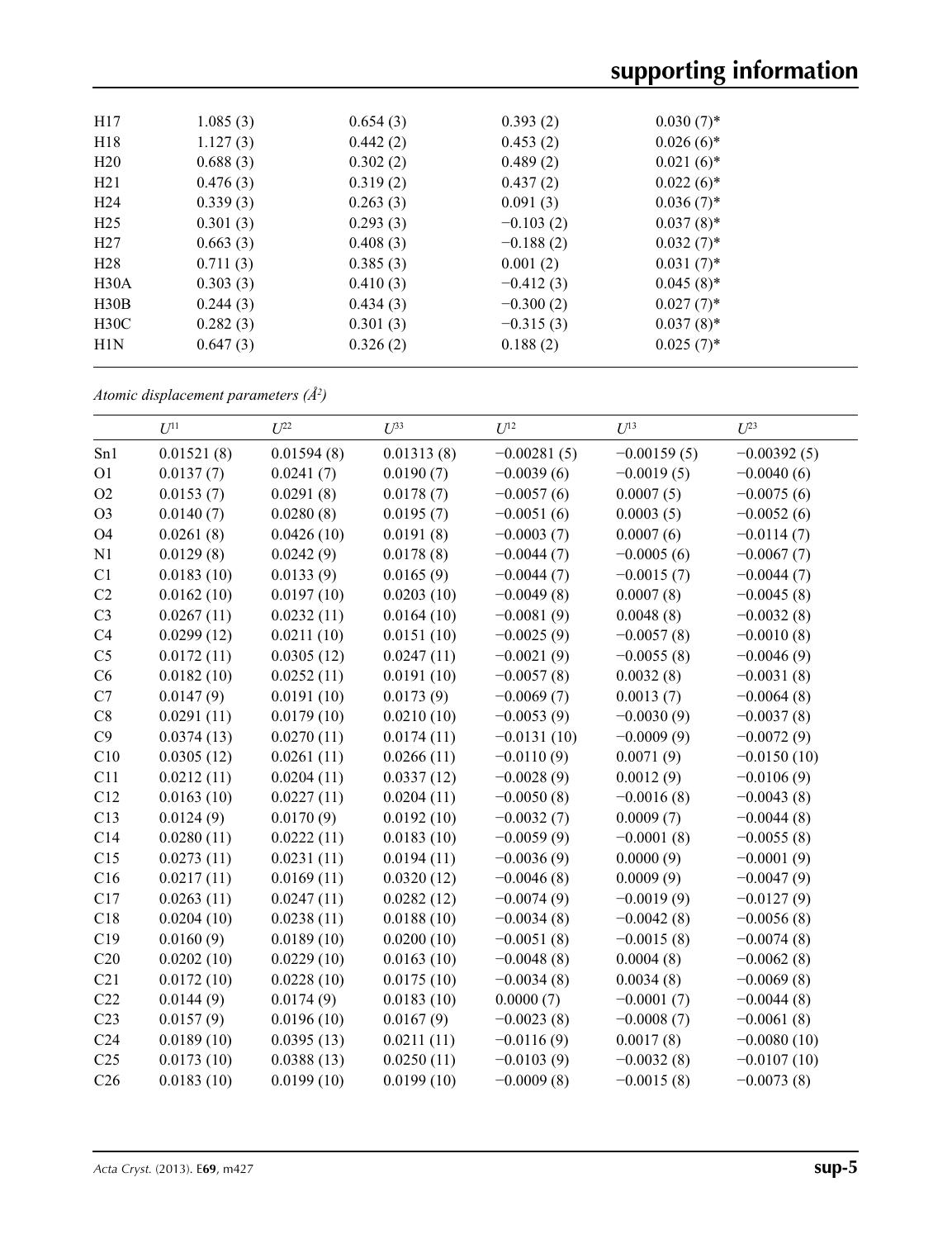# **supporting information**

| C27             | 0.0160(10) | 0.0237(10) | 0.0186(10) | $-0.0026(8)$  | 0.0024(8)    | $-0.0065(8)$  |
|-----------------|------------|------------|------------|---------------|--------------|---------------|
| C <sub>28</sub> | 0.0136(9)  | 0.0215(10) | 0.0240(11) | $-0.0046(8)$  | $-0.0007(8)$ | $-0.0069(8)$  |
| C <sub>29</sub> | 0.0247(11) | 0.0210(10) | 0.0200(10) | $-0.0001(8)$  | $-0.0023(8)$ | $-0.0079(8)$  |
| C30             | 0.0264(12) | 0.0409(14) | 0.0217(12) | $-0.0038(10)$ | $-0.0046(9)$ | $-0.0130(11)$ |

*Geometric parameters (Å, º)*

| $Sn1 - O1$       | 2.1156(14)  | $C12 - H12$       | 0.85(3)   |
|------------------|-------------|-------------------|-----------|
| $Sn1-C7$         | 2.117(2)    | $C13 - C18$       | 1.390(3)  |
| $Sn1-C13$        | 2.120(2)    | $C13 - C14$       | 1.395(3)  |
| $Sn1-C1$         | 2.1331(19)  | $C14 - C15$       | 1.387(3)  |
| $O1 - C19$       | 1.295(2)    | $C14 - H14$       | 0.95(3)   |
| $O2 - C19$       | 1.234(3)    | $C15 - C16$       | 1.382(3)  |
| $O3 - C22$       | 1.233(2)    | $C15 - H15$       | 0.92(3)   |
| $O4 - C29$       | 1.213(3)    | $C16 - C17$       | 1.380(3)  |
| $N1 - C22$       | 1.346(3)    | $C16 - H16$       | 0.86(3)   |
| $N1 - C23$       | 1.406(3)    | $C17 - C18$       | 1.388(3)  |
| $N1 - H1N$       | 0.87(3)     | $C17 - H17$       | 0.88(3)   |
| $C1-C6$          | 1.394(3)    | $C18 - H18$       | 0.91(3)   |
| $C1-C2$          | 1.395(3)    | $C19 - C20$       | 1.498(3)  |
| $C2-C3$          | 1.393(3)    | $C20-C21$         | 1.336(3)  |
| $C2-H2$          | 0.93(3)     | $C20 - H20$       | 0.93(3)   |
| $C3-C4$          | 1.382(3)    | $C21 - C22$       | 1.497(3)  |
| $C3-H3$          | 0.92(3)     | $C21 - H21$       | 0.94(3)   |
| $C4 - C5$        | 1.379(3)    | $C23-C24$         | 1.396(3)  |
| $C4 - H4$        | 0.90(3)     | $C23-C28$         | 1.401(3)  |
| $C5-C6$          | 1.393(3)    | $C24 - C25$       | 1.390(3)  |
| $C5 - H5$        | 0.92(3)     | $C24 - H24$       | 0.94(3)   |
| $C6 - H6$        | 0.91(3)     | $C25-C26$         | 1.388(3)  |
| $C7 - C12$       | 1.392(3)    | $C25 - H25$       | 0.89(3)   |
| $C7-C8$          | 1.397(3)    | $C26-C27$         | 1.402(3)  |
| $C8-C9$          | 1.386(3)    | $C26-C29$         | 1.490(3)  |
| $C8 - H8$        | 0.92(3)     | $C27-C28$         | 1.369(3)  |
| $C9 - C10$       | 1.385(3)    | $C27 - H27$       | 0.92(3)   |
| $C9 - H9$        | 0.87(3)     | $C28 - H28$       | 0.97(3)   |
| $C10 - C11$      | 1.390(3)    | $C29 - C30$       | 1.504(3)  |
| $C10 - H10$      | 0.90(3)     | C30-H30A          | 0.90(3)   |
| $C11 - C12$      | 1.388(3)    | C30-H30B          | 0.93(3)   |
| $C11 - H11$      | 0.91(3)     | СЗ0-НЗ0С          | 0.93(3)   |
| $O1 - Sn1 - C7$  | 106.04(6)   | $C16-C15-C14$     | 120.3(2)  |
| $O1 - Sn1 - C13$ | 94.72 (6)   | $C16 - C15 - H15$ | 120.2(17) |
| $C7 - Sn1 - C13$ | 121.26(8)   | $C14 - C15 - H15$ | 119.4(17) |
| $O1 - Sn1 - C1$  | 91.79(7)    | $C17-C16-C15$     | 120.0(2)  |
| $C7 - Sn1 - C1$  | 113.71(7)   | $C17 - C16 - H16$ | 119.3(16) |
| $C13 - Sn1 - C1$ | 119.95(7)   | $C15-C16-H16$     | 120.7(16) |
| $C19 - O1 - Sn1$ | 117.65(13)  | $C16-C17-C18$     | 119.7(2)  |
| $C22 - N1 - C23$ | 128.88 (18) | C16-C17-H17       | 121.0(18) |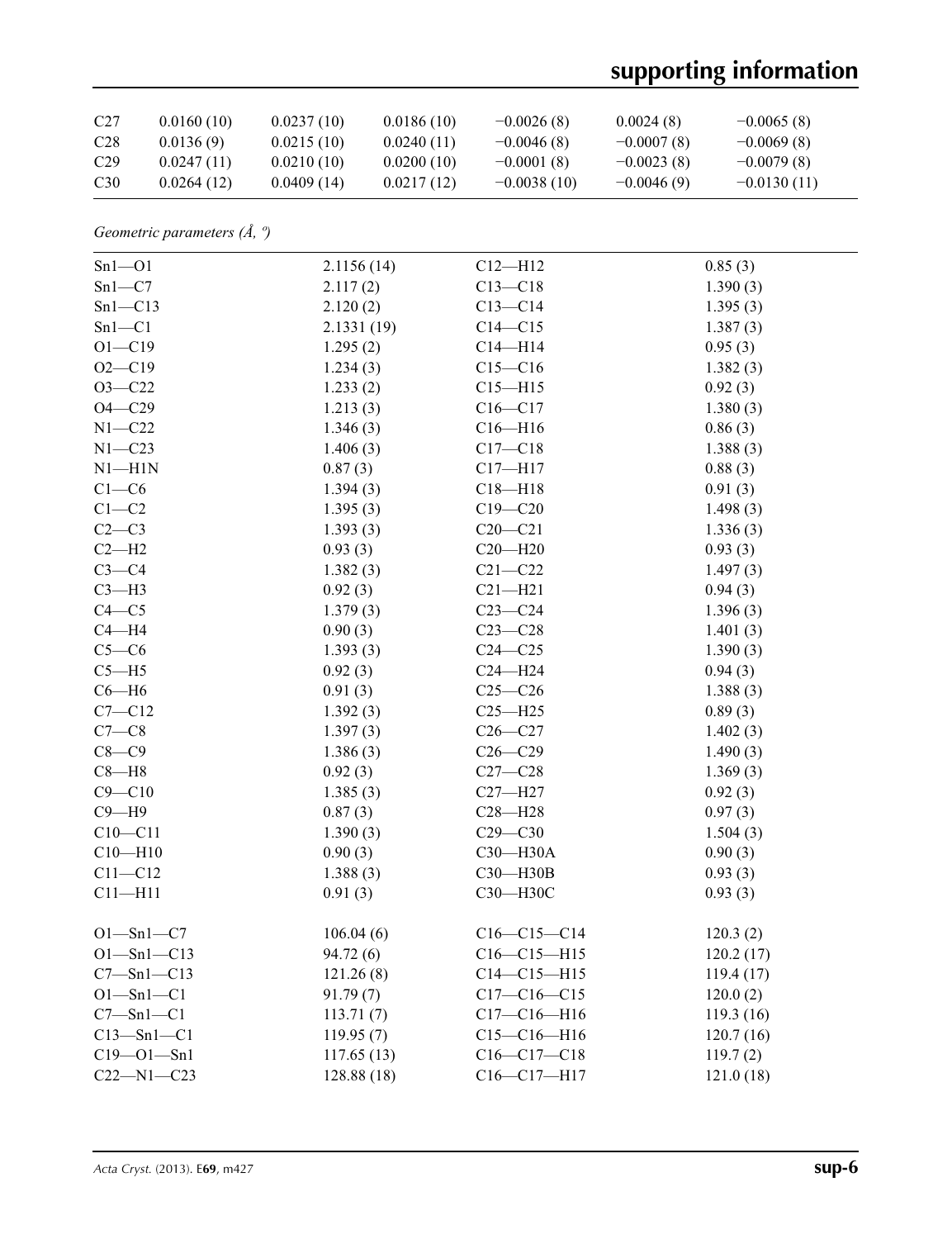| $C22-M1-H1N$           | 117.3(17)    | $C18 - C17 - H17$      | 119.2(18)   |
|------------------------|--------------|------------------------|-------------|
| $C23 - N1 - H1N$       | 113.8(17)    | $C17 - C18 - C13$      | 121.1(2)    |
| $C6-C1-C2$             | 117.95(19)   | $C17 - C18 - H18$      | 119.7(17)   |
| $C6-C1-Sn1$            | 122.54(15)   | $C13 - C18 - H18$      | 119.3(17)   |
| $C2-C1-Sn1$            | 119.49(15)   | $O2 - C19 - O1$        | 123.74 (19) |
| $C3-C2-C1$             | 120.93(19)   | $O2 - C19 - C20$       | 123.54(18)  |
| $C3-C2-H2$             | 118.3(16)    | $O1 - C19 - C20$       | 112.62(17)  |
| $C1-C2-H2$             | 120.8(16)    | $C21 - C20 - C19$      | 130.75 (19) |
| $C4-C3-C2$             | 120.3(2)     | $C21 - C20 - H20$      | 116.9(15)   |
| $C4-C3-H3$             | 121.6(17)    | $C19 - C20 - H20$      | 112.3(15)   |
| $C2-C3-H3$             | 118.2(17)    | $C20 - C21 - C22$      | 132.41 (19) |
| $C5-C4-C3$             | 119.4(2)     | $C20-C21-H21$          | 115.4(15)   |
| $C5-C4-H4$             | 118.2(18)    | $C22-C21-H21$          | 112.2(15)   |
| $C3-C4-H4$             | 122.3(18)    | $O3 - C22 - N1$        | 124.60(19)  |
| $C4-C5-C6$             | 120.5(2)     | $O3-C22-C21$           | 119.31(18)  |
| $C4-C5-H5$             | 119.5(17)    | $N1 - C22 - C21$       | 116.05(18)  |
| $C6-C5-H5$             | 119.9(17)    | $C24 - C23 - C28$      | 119.58 (19) |
| $C5-C6-C1$             | 120.9(2)     | $C24 - C23 - N1$       | 124.44 (19) |
| $C5-C6-H6$             | 119.6(17)    | $C28 - C23 - N1$       | 115.97(18)  |
| $C1-C6-H6$             | 119.5(17)    | $C25-C24-C23$          | 118.9(2)    |
| $C12-C7-C8$            | 118.41(19)   | $C25-C24-H24$          | 119.9 (18)  |
| $C12 - C7 - Sn1$       | 118.82(15)   | C23-C24-H24            | 121.2(18)   |
| $C8 - C7 - Sn1$        | 122.66(15)   | $C26 - C25 - C24$      | 121.9(2)    |
| $C9 - C8 - C7$         | 120.7(2)     | $C26 - C25 - H25$      | 118.3(19)   |
| $C9 - C8 - H8$         | 122.1(16)    | C24-C25-H25            | 119.8(19)   |
| $C7-C8-H8$             | 117.2(16)    | $C25-C26-C27$          | 118.27(19)  |
| $C10-C9-C8$            | 120.4(2)     | $C25-C26-C29$          | 122.99 (19) |
| $C10-C9-H9$            | 120(2)       | $C27-C26-C29$          | 118.72 (19) |
| $C8-C9-H9$             | 119(2)       | $C28 - C27 - C26$      | 120.75(19)  |
| $C9 - C10 - C11$       | 119.6(2)     | C28-C27-H27            | 118.6(17)   |
| $C9 - C10 - H10$       | 119.5(18)    | C26-C27-H27            | 120.6(17)   |
| $C11 - C10 - H10$      | 120.9(18)    | $C27 - C28 - C23$      | 120.56(19)  |
| $C12 - C11 - C10$      | 119.9(2)     | C27-C28-H28            | 118.7(16)   |
| $C12 - C11 - H11$      | 119.1(16)    | C23-C28-H28            | 120.7(16)   |
| $C10 - C11 - H11$      | 121.0(16)    | $O4 - C29 - C26$       | 120.4(2)    |
| $C11 - C12 - C7$       | 121.0(2)     | $O4 - C29 - C30$       | 120.8(2)    |
| $C11 - C12 - H12$      | 118.1(17)    | $C26-C29-C30$          | 118.85 (19) |
| $C7 - C12 - H12$       | 120.9(17)    | C29-C30-H30A           | 109(2)      |
| $C18 - C13 - C14$      | 118.53(19)   | C29-C30-H30B           | 108.8(16)   |
| $C18 - C13 - Sn1$      | 118.94(15)   | H30A-C30-H30B          | 111(3)      |
| $C14 - C13 - Sn1$      | 122.50(15)   | С29-С30-Н30С           | 109.3(18)   |
| $C15-C14-C13$          | 120.3(2)     | H30A-C30-H30C          | 107(3)      |
| $C15 - C14 - H14$      | 118.4(16)    | H30B-C30-H30C          | 112(2)      |
| $C13 - C14 - H14$      | 121.2(16)    |                        |             |
|                        |              |                        |             |
| $C7 - Sn1 - O1 - C19$  | $-67.36(15)$ | $C7 - Sn1 - C13 - C14$ | 16.1(2)     |
| $C13 - Sn1 - O1 - C19$ | 57.08(15)    | $Cl - Sn1 - Cl3 - Cl4$ | 169.33(16)  |
| $Cl - Sn1 - O1 - Cl9$  | 177.32(14)   | $C18-C13-C14-C15$      | $-0.3(3)$   |
|                        |              |                        |             |